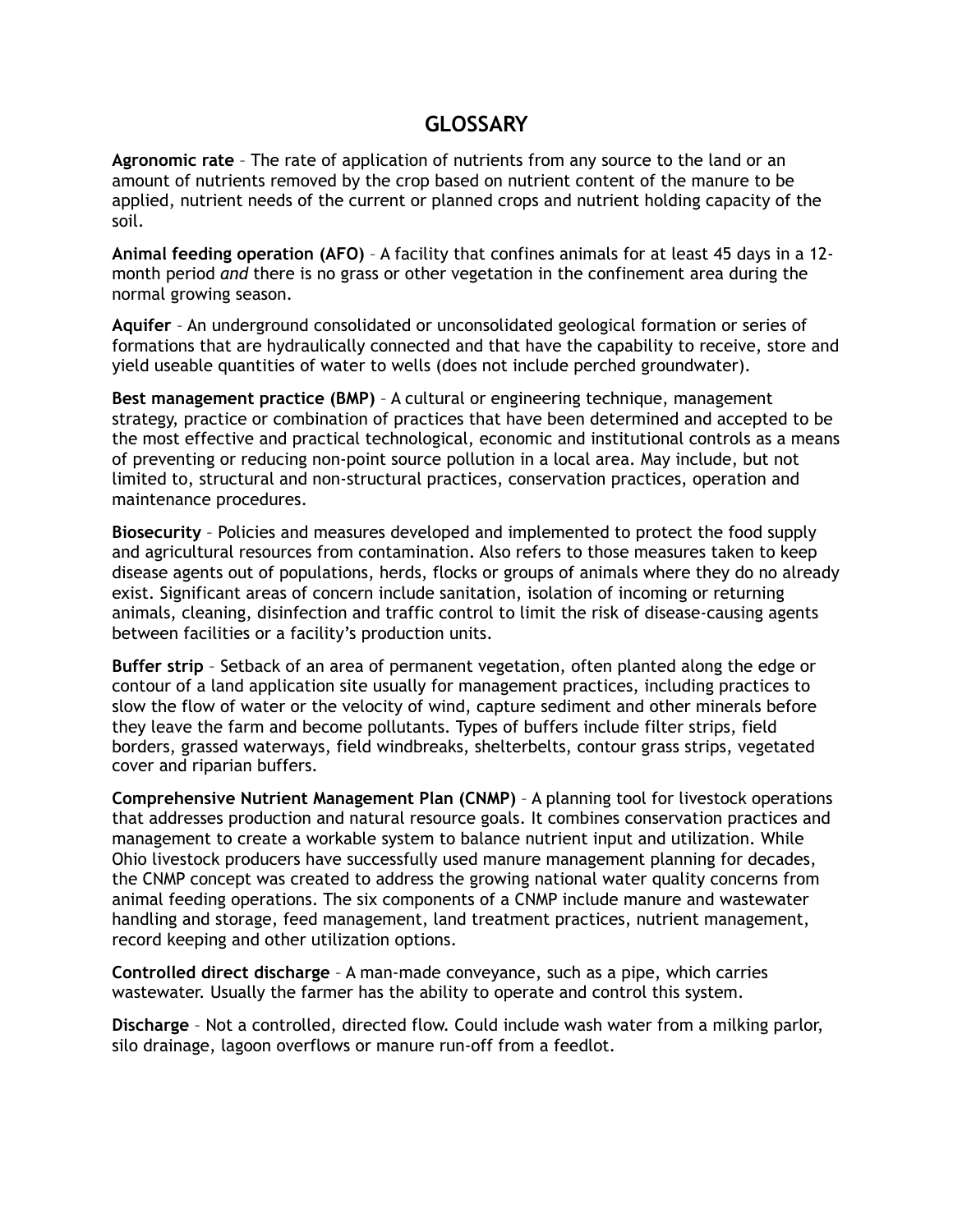**Drainageway** – An area of short-term, low-gradient non-erosive concentrated surface water run-off that occurs during or shortly after precipitation events and is not a river, stream ditch or grassed waterway; normally planted with crops each year.

**Ground water** – Any water below the surface of the earth in a zone of saturation, but does not include perched water.

**Injection** – The placement of manure beneath the surface of the soil in the crop root zone but not extending beyond the boundary of a land application site and using equipment specifically designed for this purpose.

**Integrated pest management** – A sustainable approach that combines the use of prevention, avoidance, monitoring and suppression strategies that minimizes and reduces the activity and presence of insects and rodents and keeps such activity and presence below economically damaging levels; minimizing chemical use to reduce pest resistance and the harmful effects of pest control on human health and environmental resources. Includes management, biological controls and the judicious use of chemical controls.

**Liquid manure** – Manure containing more than or equal to 80 percent liquid.

**Man-made conveyance** – Although not defined by Ohio law, a man-made conveyance is interpreted as a means to intentionally pass pollutants or water in and/or out. Examples are tile lines, pipes, ditches and spillways. The term "man-made" means constructed by a man for the purpose of transporting wastes or water.

**Manure application** – The placement of manure within the boundaries of a land application site by spraying or spreading onto the land surface; injection below the land surface in the crop root zone using equipment specifically designed for this purpose; or incorporation into the soil by means of the mixing of manure with the surface soil using standard agriculture practices, such as tillage.

**Manure storage or treatment facility** – An excavated, diked or walled structure or combination of structures designed for the biological stabilization, holding or storage of manure. These facilities include manure storage ponds, manure treatment lagoons and fabricated structures.

**Manure storage pond** – A type of manure storage or treatment facility consisting of an earthen impoundment made by constructing an embankment and/or excavating a put, the purpose of which is to store or settle manure; contains liquid manure.

**Manure treatment lagoon** – Designed similar to a manure storage pond with the purpose of which to biologically treat manure; contains liquid manure.

**National Pollutant Discharge Elimination System (NPDES) permit** – This permit is required of all Concentrated Animal Feeding Operations (CAFOs). A general storm water permit is required if more than 1 acre of land will be disturbed during construction.

**Non-point source pollution** – Any source of pollution which is diffuse and does not have a single point of origin or is not produced into receiving waters from a specific outlet; generally carried off the land by stormwater run-off.

**Process generated wastewater** – Water directly or indirectly used in the operation of a feedlot for any or all of the following: spillage or overflow from animals or poultry watering